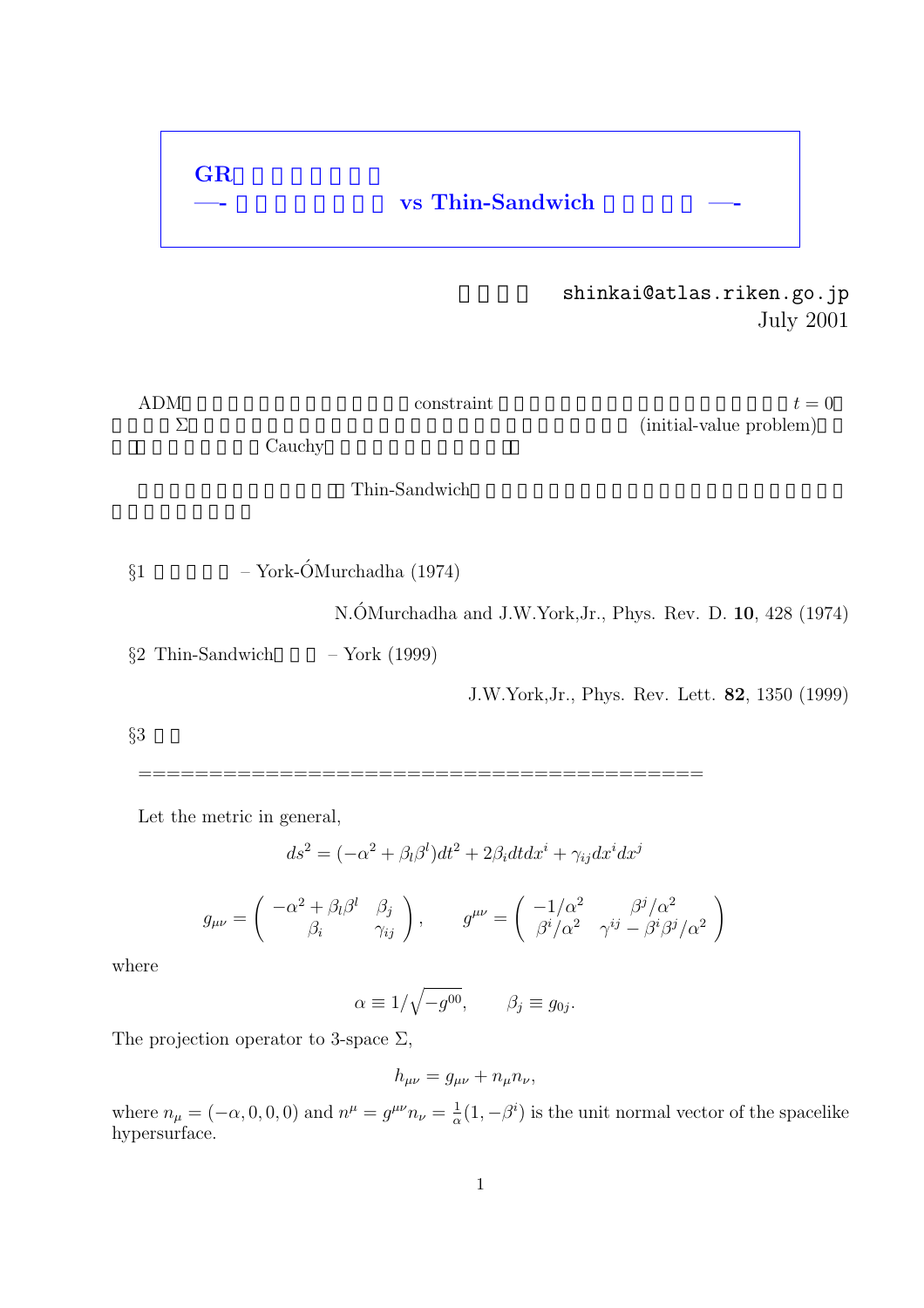# **<sup>1</sup>** 従来の方法 **– York-OMurchadha (1974) ´**

N.ÓMurchadha and J.W.York, Jr., Phys. Rev. D. **10**, 428 (1974)

 $1.1$ 

 $\overline{2}$ 

| 1a             |                       | The Hamiltonian constraint equation                                |           |       |
|----------------|-----------------------|--------------------------------------------------------------------|-----------|-------|
|                |                       | $^{(3)}R + (\text{tr}K)^2 - K_{ij}K^{ij} = 2\kappa\rho + 2\Lambda$ |           | (1.1) |
| 1 <sub>b</sub> |                       | The momentum constraint equation                                   |           |       |
|                |                       | $D_i(K^{ij} - \gamma^{ij} \text{tr} K) = \kappa J^i$               |           | (1.2) |
|                |                       |                                                                    |           |       |
|                | У.                    | (trial) metric $\hat{\gamma}_{ii}$                                 |           | trial |
|                | metric $(1.1), (1.2)$ | metric $\gamma_{ij}$                                               | conformal |       |
|                |                       | solution $\gamma_{ij} = \psi^4 \hat{\gamma}_{ij}$ trial metric     |           | (1.3) |

を仮定し,適当なconformal factor ψ (> 0)を求める,というのがYork OMurchadha ´ のアイディア

### 1.2 **conformal**

(shear)

extrinsic curvature  $K_{ij}$  trace trace-free

$$
K_{ij} \Rightarrow \begin{cases} \text{tr}K = \gamma^{ij} K_{ij} & \text{trace part} \\ A_{ij} = K_{ij} - \frac{1}{3} \gamma_{ij} \text{tr}K & \text{trace-free part} \end{cases}
$$
 (1.4)

 $K_{ij}$  trace trace trace-free

#### $(1.3)$  conformal

$$
\gamma_{ij} = \psi^4 \hat{\gamma}_{ij}, \qquad \gamma^{ij} = \psi^{-4} \hat{\gamma}^{ij} \tag{1.5}
$$

$$
A^{ij} = \psi^{-10} \hat{A}^{ij}, \quad A_{ij} = \psi^{-2} \hat{A}_{ij} \tag{1.6}
$$

$$
\rho = \psi^{-n} \hat{\rho}, \qquad J^i = \psi^{-10} \hat{J}^i \tag{1.7}
$$

 ${\rm tr}K \hskip 1in {\rm conformal}$ 

 $\text{tr}K = \hat{\text{tr}}\hat{K}, \quad \text{tr}A = \hat{\text{tr}}\hat{A} = 0$  (1.8)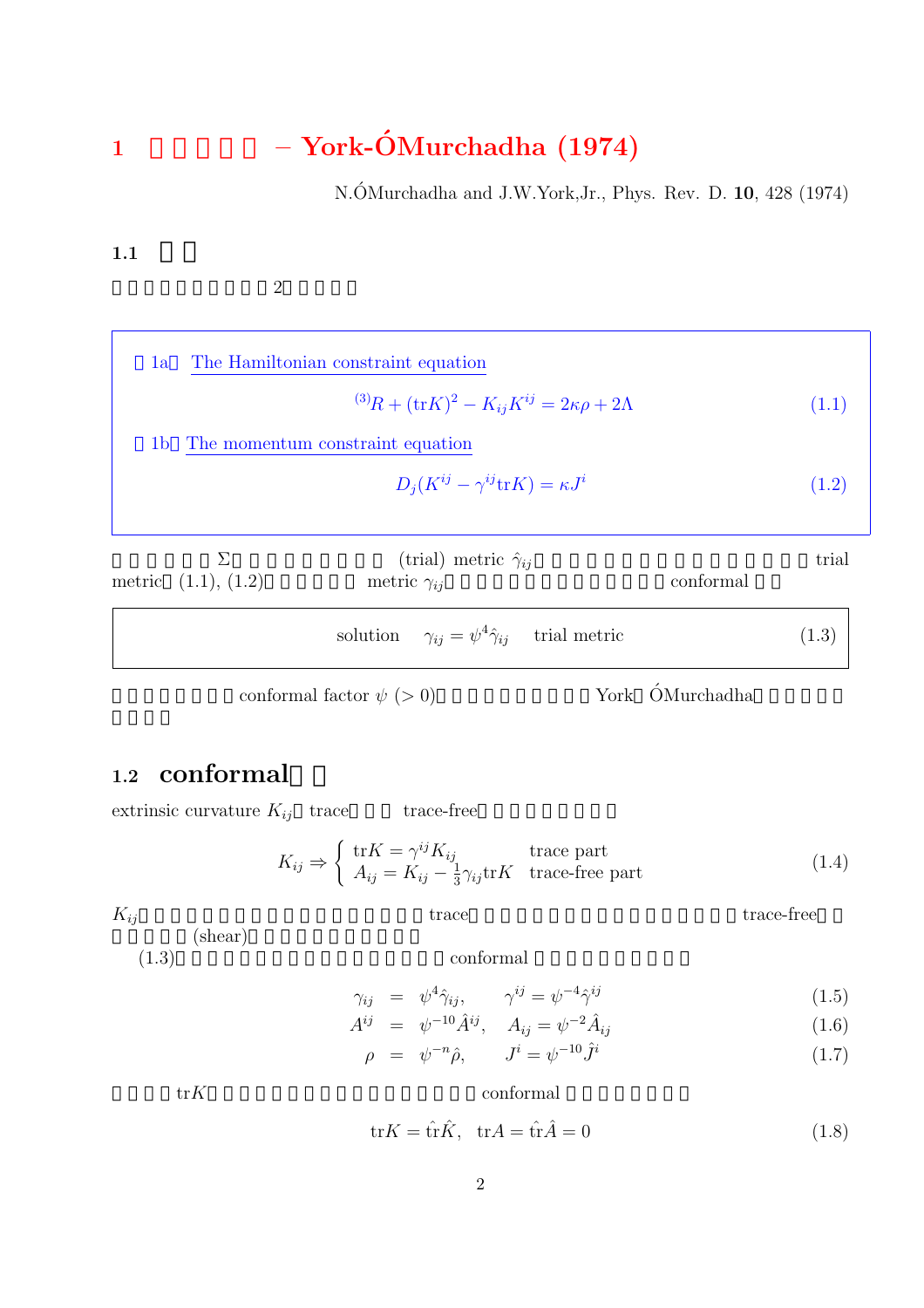$(1.5)$ 

 $\hat{\Delta} = \hat{D}^k \hat{D}_k$ 

$$
\Gamma^{i}{}_{jk} = \hat{\Gamma}^{i}{}_{jk} + 2\psi^{-1} (\delta^{i}{}_{j} \hat{D}_{k} \psi + \delta^{i}{}_{k} \hat{D}_{j} \psi - \hat{\gamma}_{jk} \hat{\gamma}^{im} \hat{D}_{m} \psi) \tag{1.9}
$$

$$
R = \psi^{-4}\hat{R} - 8\psi^{-5}\hat{\Delta}\psi \tag{1.10}
$$

$$
\hat{\Delta} = \hat{\gamma}^{jk} \hat{D}_j \hat{D}_k, \ \hat{R} = R(\hat{\gamma})
$$

$$
D_j A^{ij} = \psi^{-10} \hat{D}_j \hat{A}^{ij}
$$
(1.11)

 $\hat{A} \hspace{1.5cm} \mbox{trace-free} \hspace{1.5cm} \mbox{divergence-free}$ 

$$
\hat{A}^{ij} = \hat{A}^{ij}_{TT} + (\hat{I}W)^{ij} \tag{1.12}
$$

1 transverse-traceless (TT)

$$
\hat{D}_j \hat{A}_{TT}^{ij} = 0 \quad \text{and} \quad \hat{\text{tr}} \hat{A}_{TT} = 0 \tag{1.13}
$$

(1.12) 
$$
2 \quad (\hat{\mathbf{i}}W)^{ij} \qquad \hat{A} \qquad \text{longitudinal}
$$

$$
(\hat{\mathbf{i}}W)^{ij} = \hat{D}^iW^j + \hat{D}^jW^i - \frac{2}{3}\hat{\gamma}^{ij}\hat{D}_kW^k
$$
(1.14)

$$
\hat{D}_j \hat{A}^{ij} = \hat{D}_j (\hat{\mathbf{i}} W)^{ij} \equiv (\hat{\Delta}_{\mathbf{i}} W)^i \n= (\hat{\Delta} W)^i + \frac{1}{3} \hat{D}^i (\hat{D}_j W^j) + \hat{R}^i{}_j W^j
$$
\n(1.15)

$$
\hat{\Delta} = \hat{D}^k \hat{D}_k
$$
\nLaplacian  
\n $(1.1), (1.2)$   $2$   $(2.2)$   $2$   $(3.1)$   $(4.2)$   $(4.2)$   $(4.2)$   $(4.2)$   $(4.2)$   $(4.2)$   $(4.2)$   $(4.2)$   $(4.2)$   $(4.2)$   $(4.2)$   $(4.2)$   $(4.2)$   $(4.2)$   $(4.2)$   $(4.2)$   $(4.2)$   $(4.2)$   $(4.2)$   $(4.2)$   $(4.2)$   $(4.2)$   $(4.2)$   $(4.2)$   $(4.2)$   $(4.2)$   $(4.2)$   $(4.2)$   $(4.2)$   $(4.2)$   $(4.2)$   $(4.2)$   $(4.2)$   $(4.2)$   $(4.2)$   $(4.2)$   $(4.2)$   $(4.2)$   $(4.2)$   $(4.2)$   $(4.2)$   $(4.2)$   $(4.2)$   $(4.2)$   $(4.2)$   $(4.2)$   $(4.2)$   $(4.2)$   $(4.2)$   $(4.2)$   $(4.2)$   $(4.2)$   $(4.2)$   $(4.2)$   $(4.2)$   $(4.$ 

1a' The Hamiltonian constraint equation  
\n
$$
8\hat{\Delta}\psi = \hat{R}\psi - (\hat{A}_{ij}\hat{A}^{ij})\psi^{-7} + \left[\frac{2}{3}(\text{tr}K)^2 - 2\Lambda\right]\psi^5 - 16\pi G\hat{\rho}\psi^{5-n}
$$
\n(1.16)

1b' The momentum constraint equation

$$
\hat{\Delta}W^{i} + \frac{1}{3}\hat{D}^{i}\hat{D}_{k}W^{k} + \hat{R}^{i}{}_{k}W^{k} = \frac{2}{3}\psi^{6}\hat{D}^{i}\text{tr}K + 8\pi G\hat{J}^{i}
$$
\n(1.17)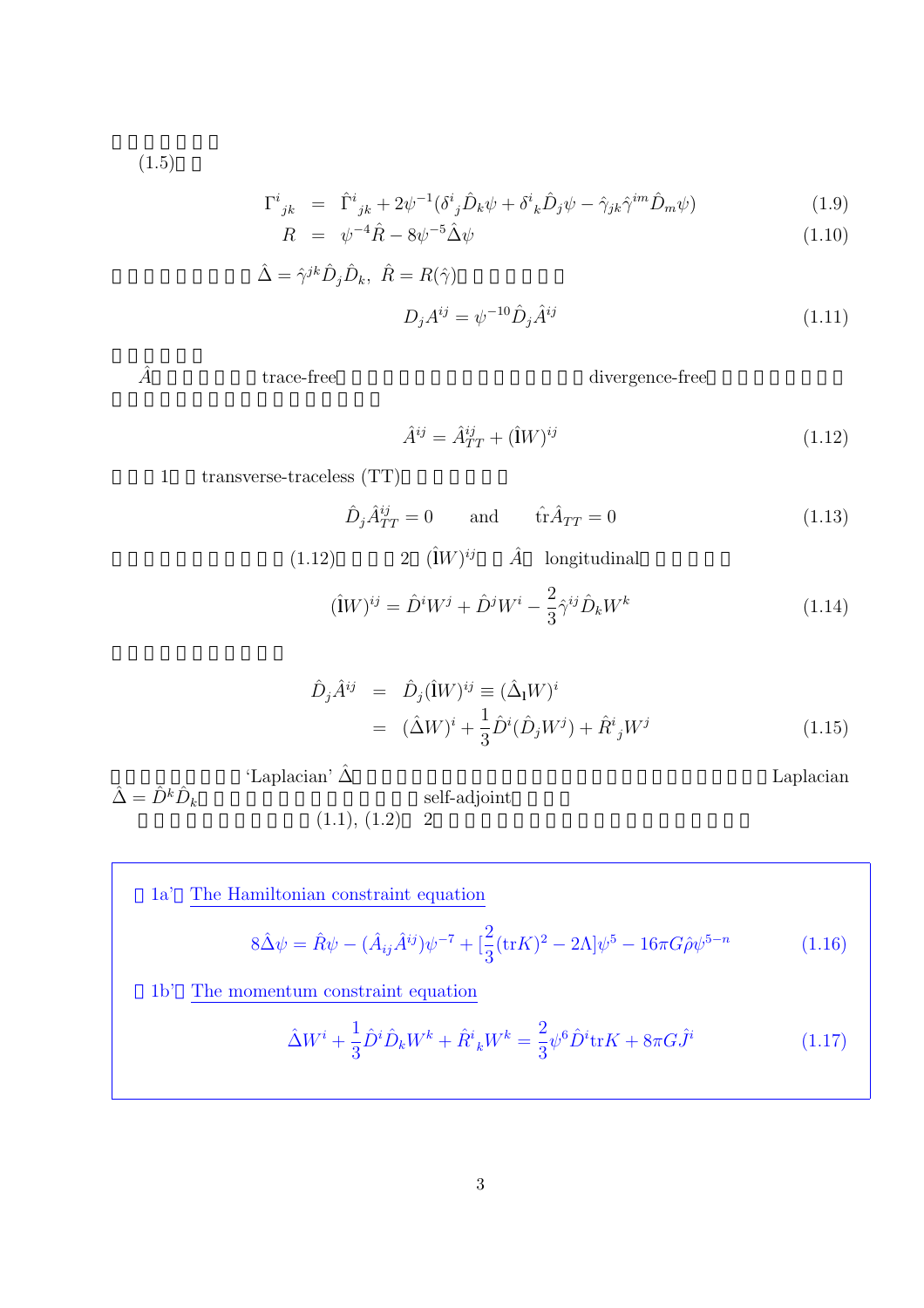**Conformal approach (York-ÓMurchadha, 1974)**  
\nconstraint (1.1), (1.2) 
$$
(\gamma_{ij}, K_{ij}, \rho, J^i)
$$
  
\n1.  $\hat{\gamma}_{ij}$ , trK,  $\hat{A}_{ij}^{TT}$   $\hat{\rho}$ ,  $\hat{J}$   
\n2. conformal constraints  $(\psi, W^i)$   
\n $8\hat{\Delta}\psi = \hat{R}\psi - (\hat{A}_{ij}\hat{A}^{ij})\psi^{-7} + [\frac{2}{3}(\text{tr}K)^2 - 2\Lambda]\psi^5 - 16\pi G\hat{\rho}\psi^{5-n}$  (1.16)  
\n $\hat{\Delta}W^i + \frac{1}{3}\hat{D}^i\hat{D}_kW^k + \hat{R}^i{}_kW^k = \frac{2}{3}\psi^6\hat{D}^i\text{tr}K + 8\pi G\hat{J}^i$  (1.17)  
\nwhere  
\n $\hat{A}^{ij} = \hat{A}_{TT}^{ij} + \hat{D}^iW^j + \hat{D}^jW^i - \frac{2}{3}\hat{\gamma}^{ij}\hat{D}_kW^k$ . (1.18)  
\n3. conformal  
\n $\gamma_{ij} = \psi^4\hat{\gamma}_{ij}$ ,  
\n $K_{ij} = \psi^{-2}[\hat{A}_{ij}^{TT} + (\hat{W})_{ij}] + \frac{1}{3}\psi^4\hat{\gamma}_{ij}\text{tr}K$ , (1.20)  
\n $\rho = \psi^{-n}\hat{\rho}$ , (1.21)  
\n $\gamma_{ij}$ ,  $K_{ij}$ ,  $\rho$ ,  $J^i$   
\n1.4  
\n•  $\psi$ ,  $W^i$   
\n(1.16)  $\psi$   
\niterative  
\n1.16) couple  
\ntr $K = 0$  (maximal slicing condition)  $D_j(\text{tr}K) = 0$  (constant mean  
\ncurvature slicing) 1 (1.16)

1

- conformal  $\hat{\gamma}_{ij}$  conformally flat  $\hat{\gamma}_{ij} = \delta_{ij}$
- $\hat{A}_{ij}^{TT}$  2  $\frac{TT}{ij}$  2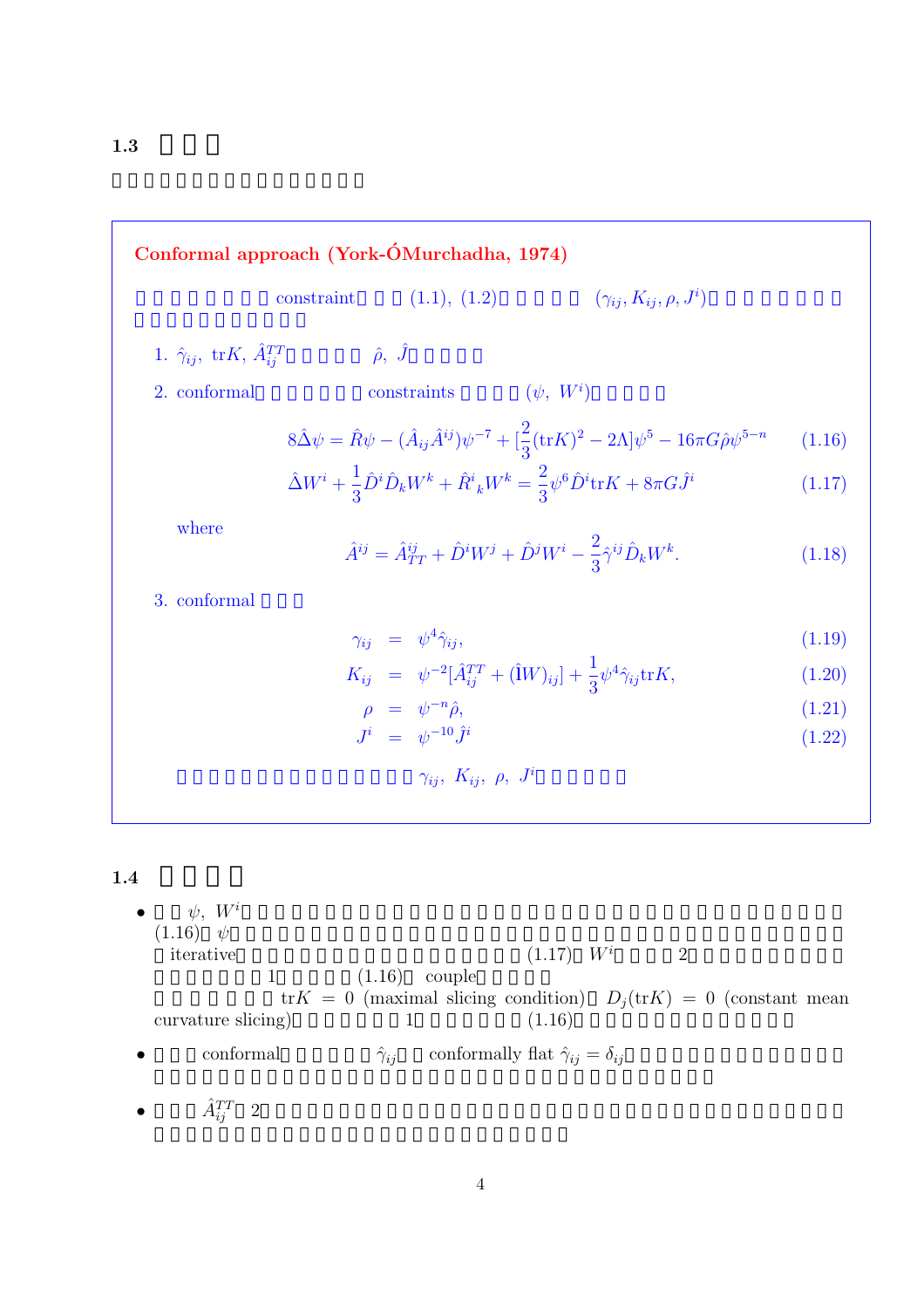# **1.5 Numerical procedures**

### **1.5.1 Solve the Hamiltonian constraint**

Two Methods:

1. Solve directly non-linear equation

$$
8\hat{\Delta}\psi = \hat{R}\psi - \hat{K}_{ij}^{TF}\hat{K}_{TF}^{ij}\psi^{-7} + \frac{2}{3}\hat{K}^2\psi^5 - 16\pi G\,\hat{\rho}\,\psi^{5-n} \tag{1.23}
$$

2. Solve iteratively the linearized equation  $\psi=\psi_0+\delta\psi$ 

$$
8\hat{\Delta}\psi = E \psi + F \psi^{-7} + G \psi^5 + H \psi^{-3} + I \psi^{-1} + J
$$
  
= 
$$
[E - 7F\psi_0^{-8} + 5G\psi_0^4 - 3H\psi_0^{-4} - 2I\psi_0^{-2}] \psi
$$
  
+ 
$$
[8F\psi_0^{-7} - 4G\psi_0^5 + 4H\psi_0^{-3} + 2I\psi_0^{-1} + J]
$$
(1.24)

Boundary conditions:

• Robin BC

$$
\psi = 1 + \frac{const.}{r}
$$

• Dirichlet BC

$$
\psi = 1 + \frac{M_{total}}{2r}
$$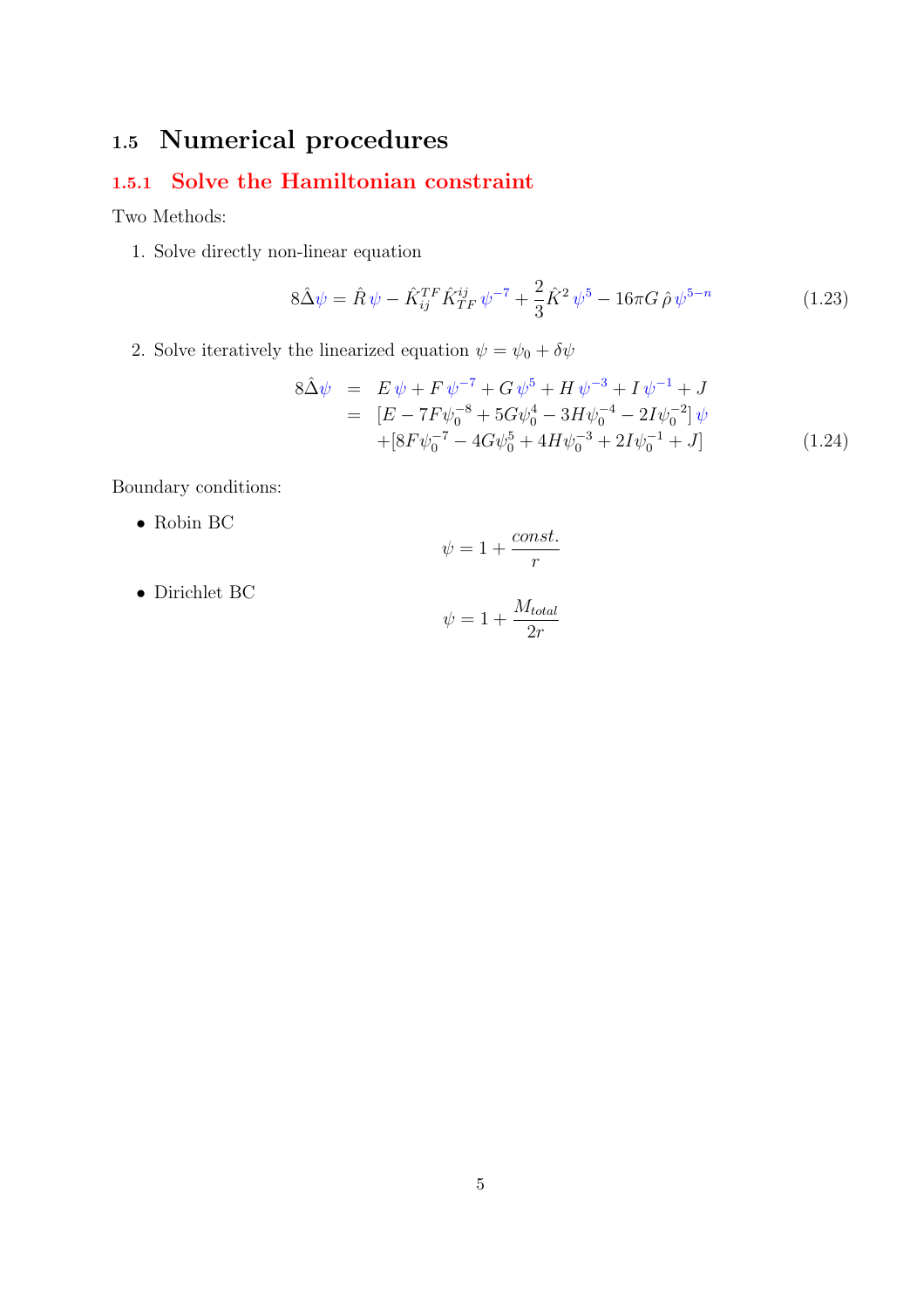#### **1.5.2 Solve the momentum constraint**

Three Methods:

1. Solve directly non-linear equation

$$
(\Delta W)^{i} + \frac{1}{3}D^{i}D_{j}W^{j} + R^{i}{}_{j}W^{j} - \frac{2}{3}\psi^{6}\hat{D}^{i}K = 8\pi G\hat{J}^{i}
$$
 (1.25)

2. Bowen's method for conformally flat case [GRG14(1982)1183] Under the  $(\nabla^i K = 0)$  condition, (1.25) becomes

$$
\Delta W^i + \frac{1}{3} \nabla^i \nabla_j W^j = 8\pi S^i.
$$

By introducing a decomposition of  $W^i$  into vector and gradient terms

$$
W^i = V^i - \frac{1}{4} \nabla^i \theta,
$$

the equations to solve are:

$$
\Delta V^i = 8\pi S^i, \n\Delta \theta = \nabla_i V^i, \tag{26a}
$$

If the source is of finite extent, then the the asymptotic behavior of  $V^i$  and  $\theta$  are given by

$$
V^{i} = -2\sum_{l=0}^{\infty} Q^{ij_{1}\cdots j_{l}} n_{j_{1}} \cdots n_{j_{l}} \frac{1}{r^{l+1}},
$$
\n
$$
\theta = -\sum_{l=1}^{\infty} Q^{\{ij_{1}\cdots j_{l-1}\}} n_{i} n_{j_{1}} \cdots n_{j_{l-1}} \frac{1}{r^{l-1}} + \sum_{l=0}^{\infty} \frac{2(l+1)}{(2l+1)(2l+3)} Q^{\{ij_{1}\cdots j_{l}}}_{k} n_{j_{1}} \cdots n_{j_{l}} \frac{1}{r^{l+1}}
$$
\n
$$
+ \sum_{l=1}^{\infty} \frac{2l-1}{2l+1} M^{\{ij_{1}\cdots j_{l-1}\}} n_{i} n_{j_{1}} \cdots n_{j_{l-1}} \frac{1}{r^{l+1}}
$$
\n(27b)

where  $n^{i} = x^{i} r^{-1}$  in the Cartesian cordinate, the multipoles Q and M are defined as

$$
Q^{ij_1\cdots j_l} \equiv \frac{(2l-1)!!}{l!} \int S^i(\mathbf{r}) x^{\{j_1} x^{j_2} \cdots x^{j_l\}} dV,
$$
  

$$
M^{ij_1\cdots j_l} \equiv \frac{(2l-1)!!}{l!} \int r^2 S^i(\mathbf{r}) x^{\{j_1} x^{j_2} \cdots x^{j_l\}} dV,
$$

and where brackets denote the completely symmetric trace-free part

$$
Z^{\{ij_1\cdots j_l\}} = Z^{(ij_1\cdots j_l)} - \frac{l}{2l+1} Z_k^{k(j_1\cdots j_{l-1}} \delta^{j_l i)}
$$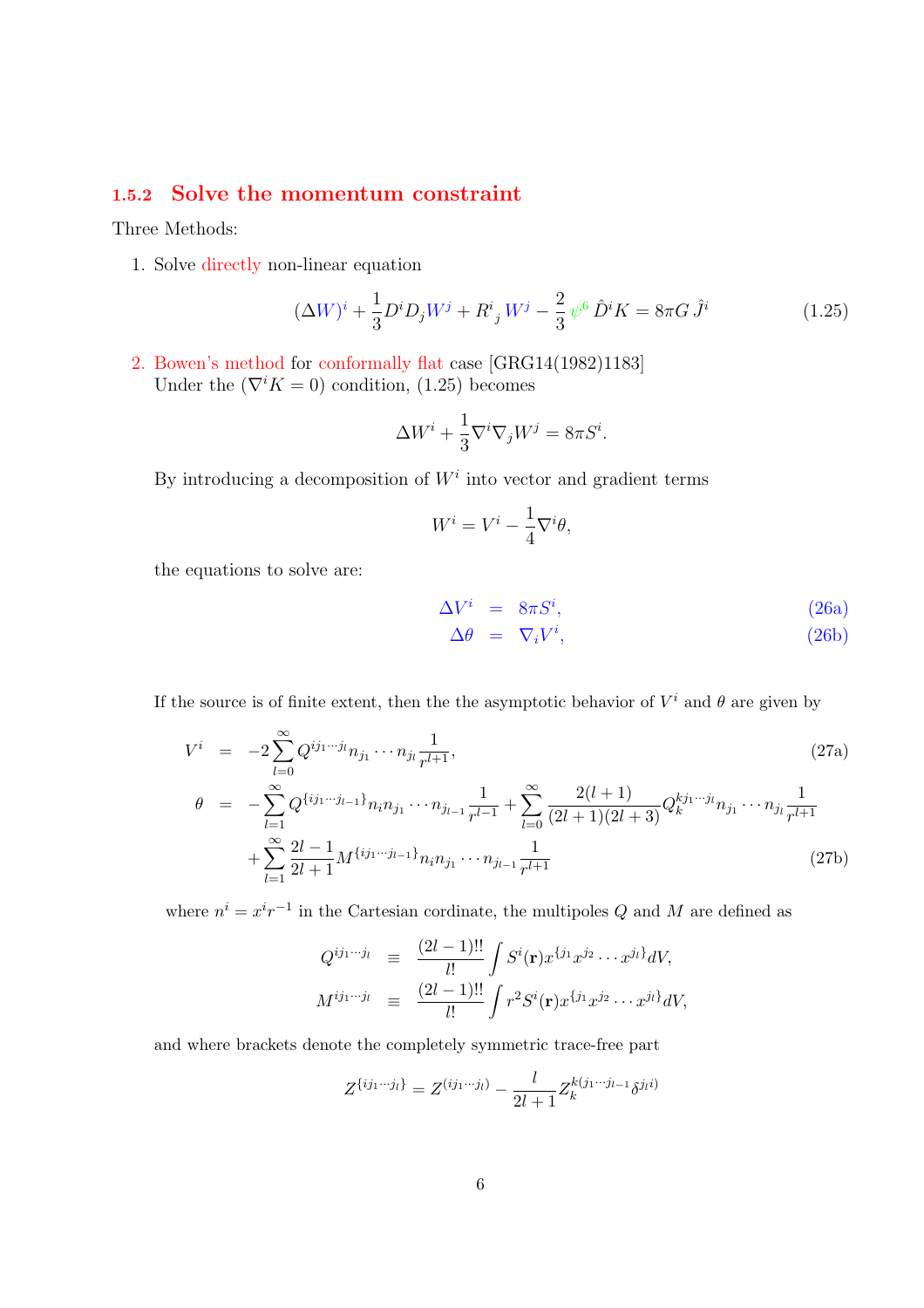#### **Which term is the lowest order?**

More direct expressions are:

$$
V^{i} = -\frac{2}{r} \int S^{i}dV - \frac{2}{r^{3}}x^{j} \int S^{i}x^{j}dV - \frac{3}{r^{5}}x^{j}x^{k} \int S^{i}x^{\{j}x^{k\}}dV - \frac{5}{r^{7}}x^{j}x^{k}x^{l} \int S^{i}x^{\{j}x^{k}x^{l\}}dV - \cdots
$$
\n(28a)

$$
\theta = -\frac{x^i}{r} \int S^i dV - \frac{2}{3} \frac{1}{r} \int S^k x^k dV - \frac{x^i x^j}{r^3} \int S^{\{i}x^{j\}} dV - \cdots \tag{28b}
$$

#### **Inspiral Binary of equal mass stars**

For the case of inspiral binary (circular motion) of equal mass, which locate on  $x$ -axis and the orbital rotating vector aligns to  $z$ -axis, the lowest falling-off behavior is

$$
V^x = -2\frac{y}{r^3} \int S^x y dV \tag{29a}
$$

$$
V^y = -2\frac{x}{r^3} \int S^y x dV \tag{29b}
$$

$$
V^{z} = -5 \frac{xyz}{r^{7}} \int S^{z} xyz dV \qquad (29c)
$$

$$
\theta = -\frac{1}{2} \frac{xy}{r^3} \left[ \int S^x y dV + \int S^y x dV \right] \tag{29d}
$$

#### **Head-on situation of equal mass stars**

For the case of head-on two equal mass stars, which move along x-axis and with the center of mass is at the origin, then the lowest falling-off behavior is

$$
V^x = -2\frac{x}{r^3} \int S^x x dV \tag{30a}
$$

$$
V^y = -5 \frac{xyz}{r^7} \int S^y xyz dV \tag{30b}
$$

$$
V^{z} = -5 \frac{\dot{x} y z}{r^{7}} \int S^{z} xyz dV \qquad (30c)
$$

$$
\theta = -\frac{2}{3} \frac{1}{r} \int S^k x^k dV \tag{30d}
$$

The expansion, (28a) and (28b), for general situation is ready in thorn outerBC by HS.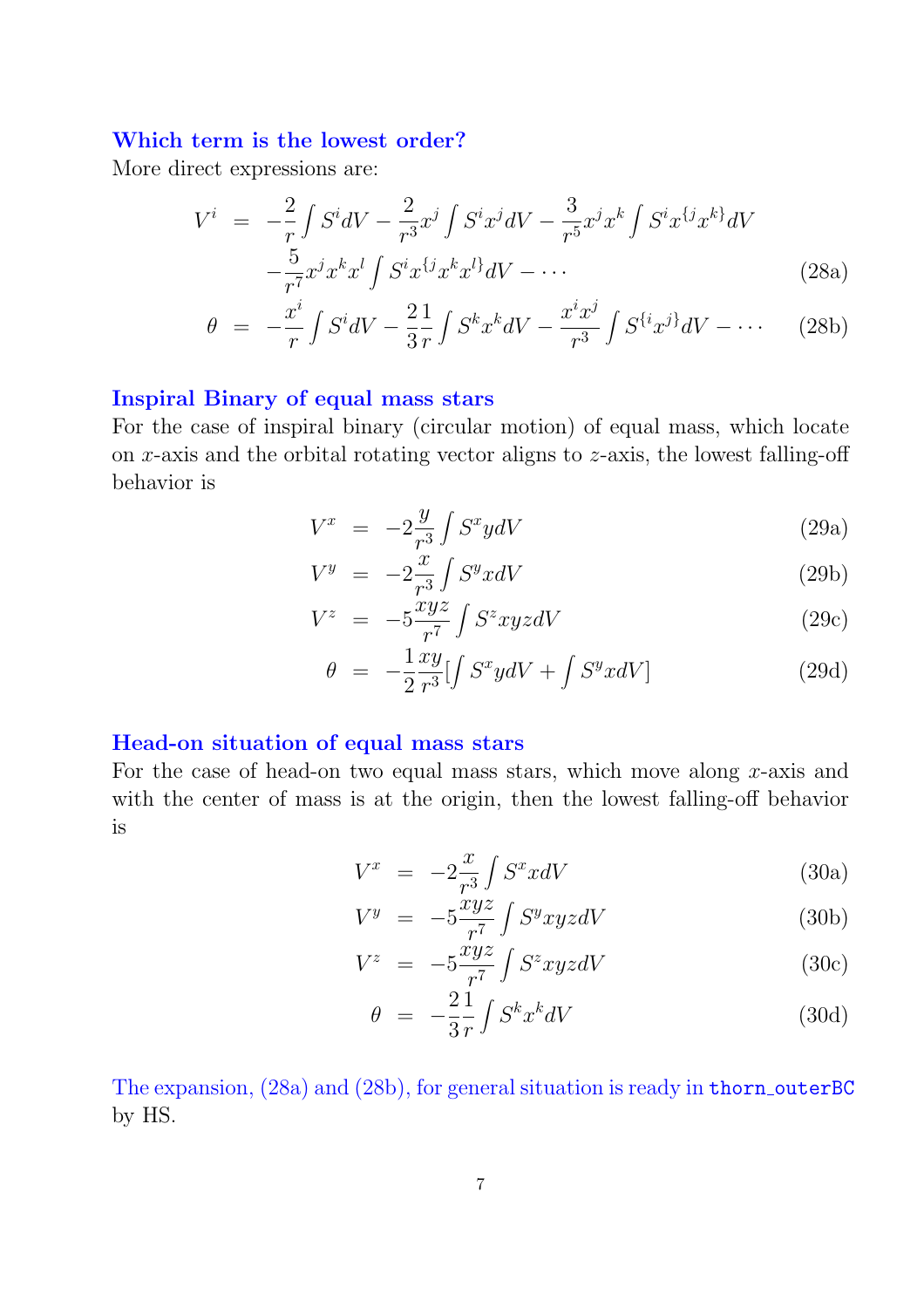3. Apply Bowen's method for general case (HS)

In general case, longitudinal part of the momentum constraints become

$$
\Delta W^i + \frac{1}{3} \nabla^i \nabla_j W^j + R^i{}_j W^j = 8\pi J^i + \frac{2}{3} \psi^6 \nabla^i K \quad (\equiv 8\pi S^i). \tag{31}
$$

By introducing a decomposition of  $W<sup>i</sup>$  into vector and gradient terms

$$
W^i = V^i - n\nabla^i\theta,
$$

(31) becomes

$$
\Delta V^{i} + R^{i}_{j}W^{j} + \frac{1}{3}\nabla^{i}[\nabla_{j}V^{j} - 4n\Delta\theta] = 8\pi S^{i},
$$

which are devided into

$$
\Delta V^i = 8\pi S^i - R^i{}_j (V^j - n\nabla^j \theta) \ \ (\equiv 8\pi \tilde{S}^i), \tag{32a}
$$

$$
\Delta \theta = \frac{1}{4n} \nabla_i V^i. \tag{32b}
$$

- **–** These equations are not decoupled, but we may apply the similar boundary conditions of Bowen's conformally flat case.
- **–** If the source is of finite extent, then the solutions in the outside vacuum region are expressed as the same way of conformally flat case.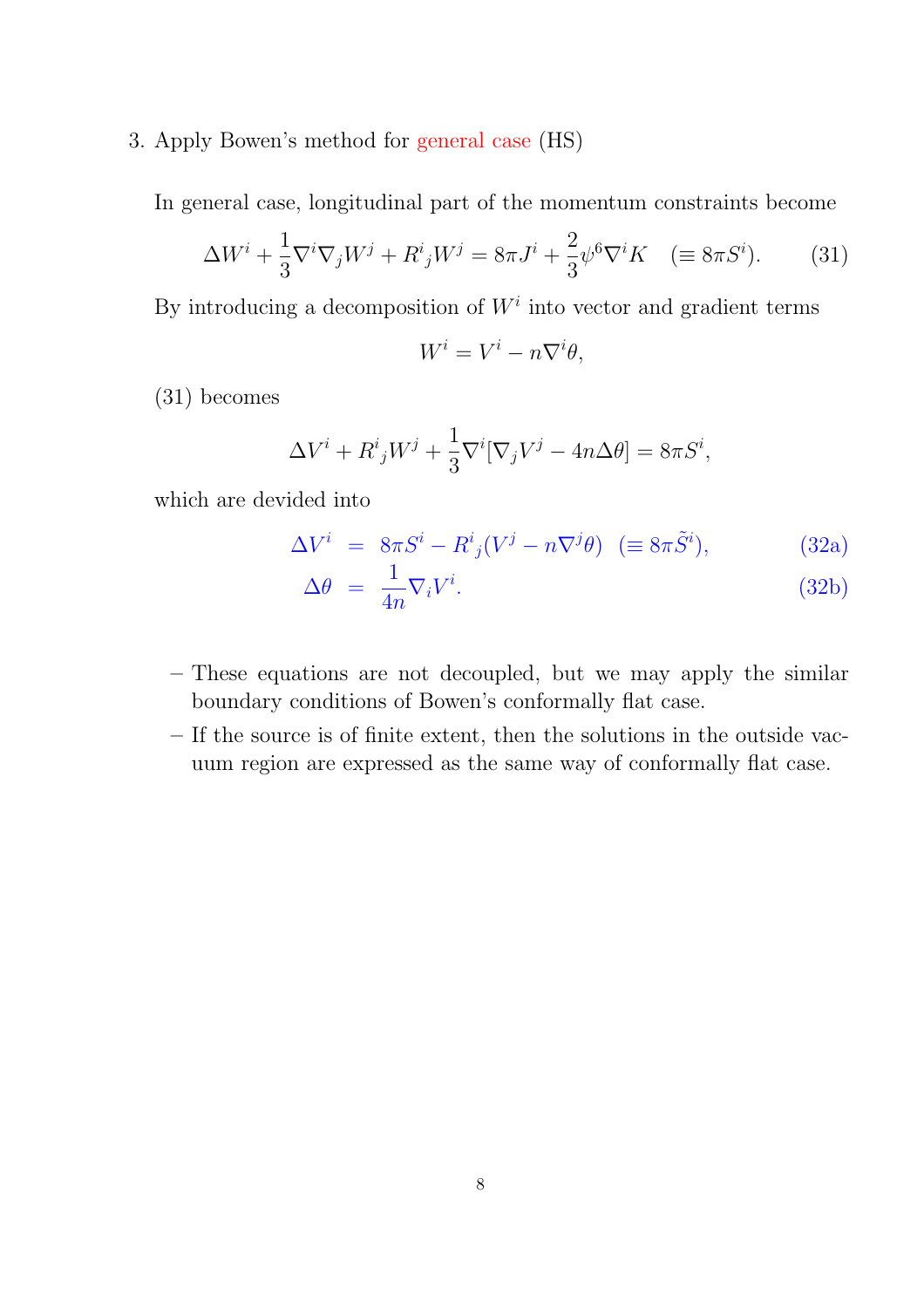# 2 Thin Sandwich (TS)

J.W.York,Jr., Phys. Rev. Lett. **82**, 1350 (1999)

 $2.1$ •  $t = 0$  3 metric extrinsic curvature  $t = 0$   $t = \Delta t$  2 extrinsic curvature conformal • TS  $\blacksquare$  apse  $(York et al, 98)$ Ashtekar inverse densitized lapse geometrical  $\bullet$  conformal  $\bar{A}^{ij} = \psi^{-10} A^{ij}$  TS derive  $\bullet$  -  $\bullet$  -  $\bullet$  -  $\bullet$  -  $\bullet$  -  $\bullet$  -  $\bullet$  -  $\bullet$  -  $\bullet$  -  $\bullet$  -  $\bullet$  -  $\bullet$  -  $\bullet$  -  $\bullet$  -  $\bullet$  -  $\bullet$  -  $\bullet$  -  $\bullet$  -  $\bullet$  -  $\bullet$  -  $\bullet$  -  $\bullet$  -  $\bullet$  -  $\bullet$  -  $\bullet$  -  $\bullet$  -  $\bullet$  -  $\bullet$  -  $\bullet$  -  $\bullet$  -  $\bullet$  -  $\bullet$ 

# **2.2 metric, conformal metric, weighted conformal metric**

conformal 3 metric

(a) constraint metric,  $\overline{g}_{ij}$ 

(b) conformal conformal metric  $g_{ij}$ , where

$$
\overline{g}_{ij} = \psi^4 g_{ij}
$$

 $\psi > 0$   $\overline{g}_{ij}$  g<sub>ij</sub> conformally equivalent

(c) weight conformal class the weight  $(-2/3)$  "conformal metric"

$$
\hat{g}_{ij} = \overline{g}^{-1/3} \overline{g}_{ij} = g^{-1/3} g_{ij}
$$
 (1)

where  $\overline{g} = \det (\overline{g}_{ij})$  and  $g = (\det g_{ij})$ .

$$
\overline{g}^{ij}\delta\hat{g}_{ij} = 0
$$

$$
\overline{g}^{ij}\partial_t\hat{g}_{ij} = g^{ij}\partial_t\hat{g}_{ij} = \hat{g}^{ij}\partial_t\hat{g}_{ij} = 0.
$$
 (2)

$$
\mbox{weight} \qquad \qquad \hat{g}^{ij}\partial_t \hat{g}_{ij} = 0 \qquad \qquad (2) \quad \mbox{conformal metric $g_{ij}$} \label{eq:1}
$$

 $1$  det q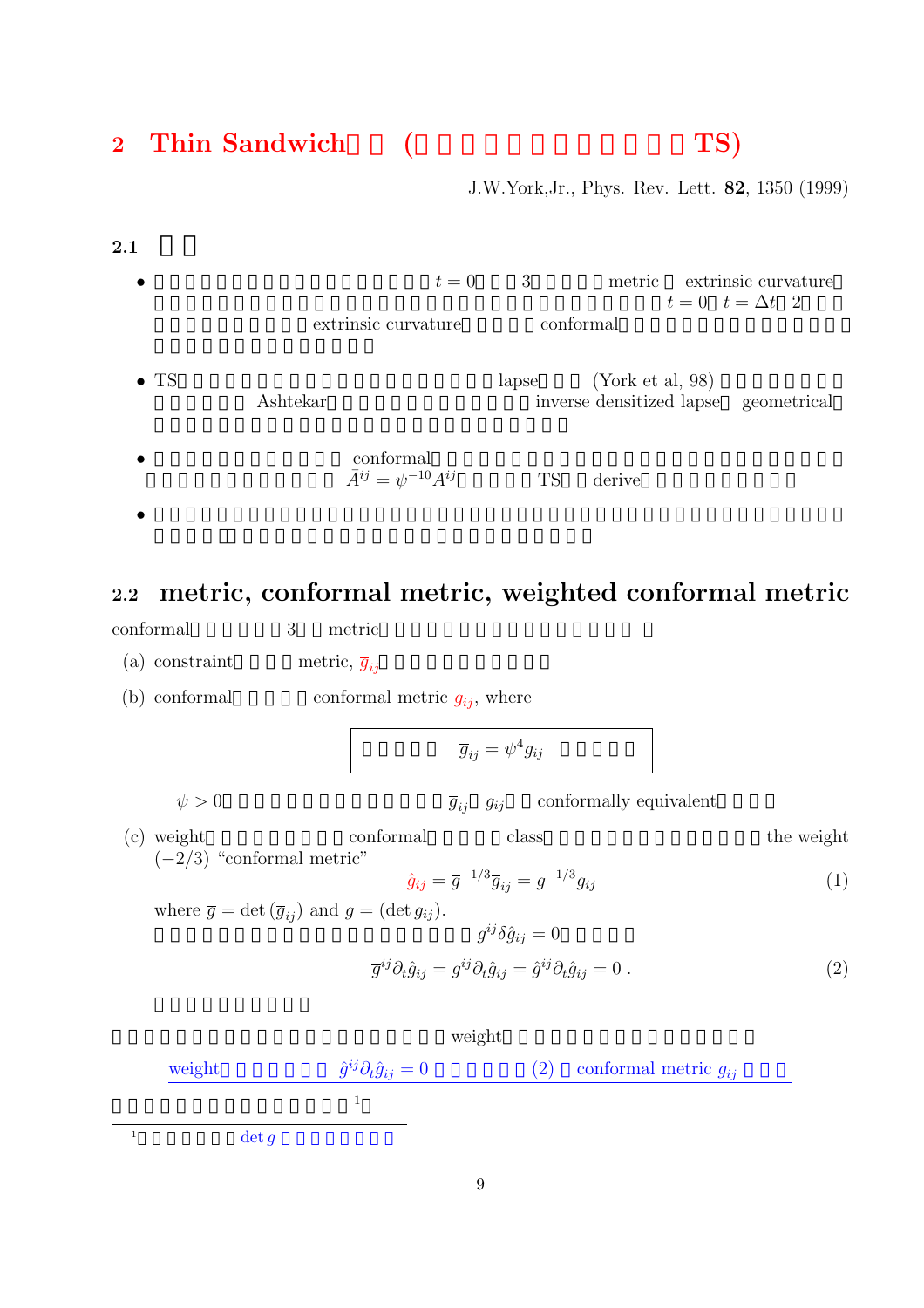# **2.3 velocity** tensor

 $t = \delta t$  2 slice conformal metric

$$
g'_{ij} = g_{ij} + u_{ij}\delta t \tag{3}
$$

 $(\text{velocity tensor})$ 

$$
u_{ij} = \dot{g}_{ij} \tag{4}
$$

 $u_{ij}$  known value  $u_{ij}$  weighted conformal metric

$$
g^{ij}u_{ij} = 0, \t g^{ij}\dot{g}_{ij} = 0 \t (6)
$$

 $g_i'$ equivalence class  $\delta t$  first order  $\hfill \text{determinant}$  conformal  $\hfill$  $(1.9), (1.10)$ 

$$
1.9),\, (1.10)
$$

$$
\partial_t \overline{g}_{ij} \equiv \dot{\overline{g}}_{ij} = -2\overline{NK}_{ij} + (\overline{D}_i \overline{\beta}_j + \overline{D}_j \overline{\beta}_i) \tag{7}
$$

traceless part

 $3<sub>5</sub>$ 

$$
\dot{\overline{g}}_{ij} - \frac{1}{3} \overline{g}_{ij} \overline{g}^{kl} \dot{\overline{g}}_{kl} \equiv \overline{u}_{ij} = -2 \overline{N} \overline{A}_{ij} + (\overline{L\beta})_{ij}
$$
\n
$$
\text{where } \overline{A} = \overline{K} \qquad (1/2) \overline{K} \overline{g}
$$
\n(8)

where 
$$
A_{ij} \equiv K_{ij} - (1/3)K g_{ij}
$$
,  
and  $(\overline{L}\overline{\beta})_{ij} \equiv \overline{D}_i \overline{\beta}_j + \overline{D}_j \overline{\beta}_i - (2/3) \overline{g}_{ij} \overline{D}^k \overline{\beta}_k$  (9)

 $(8)$ 

|  | $\overline{u}_{ij} = \psi^4 u_{ij}$ |  | (10) |
|--|-------------------------------------|--|------|
|--|-------------------------------------|--|------|

$$
\overline{\beta}^i = \beta^i, \qquad \overline{\beta}_i = \psi^4 \beta_i,
$$
\n(11)

$$
(\overline{L\beta})_{ij} = \psi^4 (L\beta)_{ij}, \qquad (\overline{L}\beta)^{ij} = \psi^{-4} (L\beta)^{ij} . \qquad (12)
$$

$$
u_{ij} \t\t (10)
$$
tracefree  
\n
$$
u_{ij} = \dot{g}_{ij} - \frac{1}{3} g_{ij} g^{kl} \dot{g}_{kl} \t\t (5)
$$
\n
$$
\det g \t\t\t weighted conformal metric \t\t (6)
$$
\n
$$
2
$$
\nconformal metric  
\nYork consistent \t\t(27)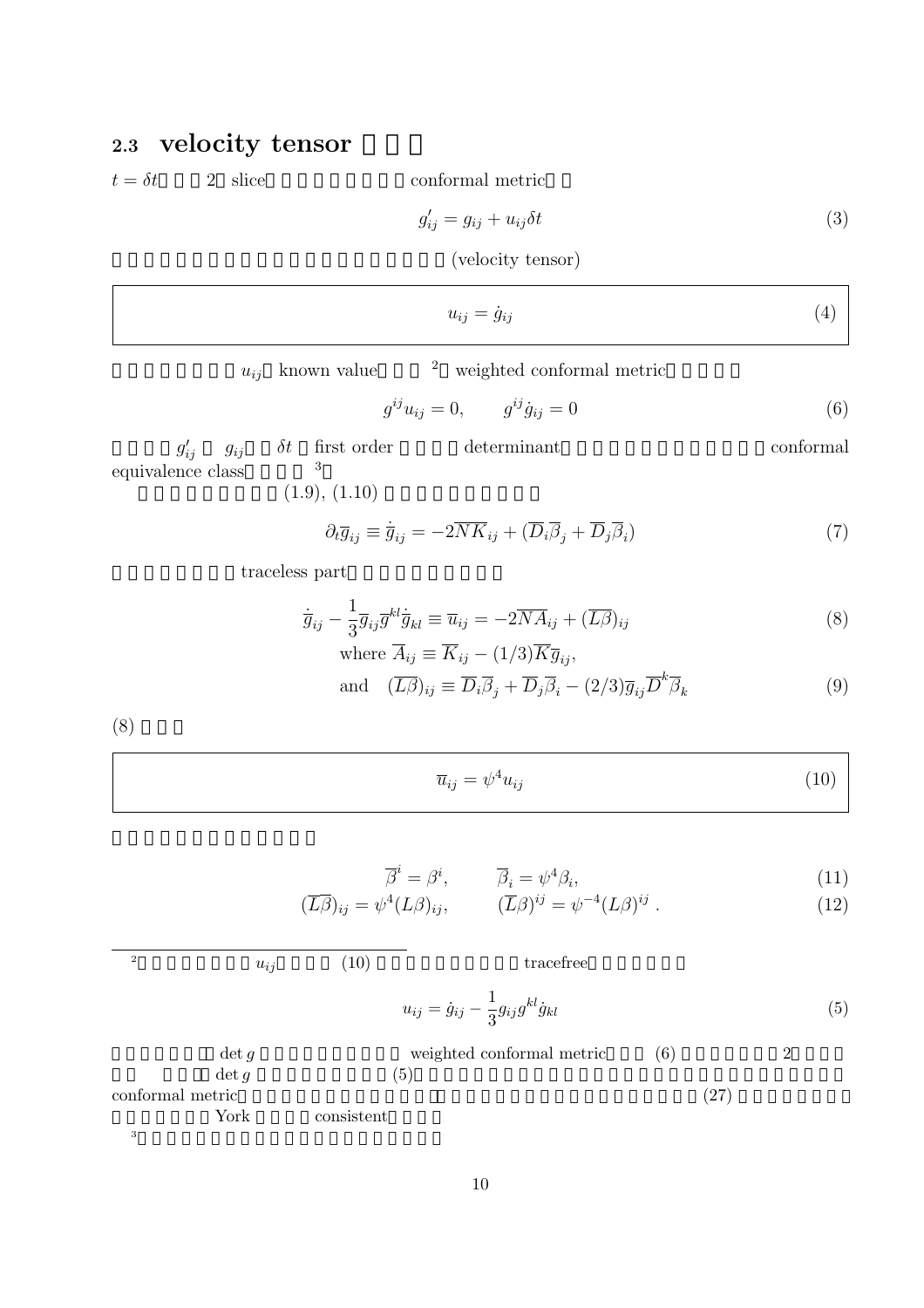| $2.4\,$ | lapse                |                                                                                                                                | conformal                                     |                                                |                                         |      |
|---------|----------------------|--------------------------------------------------------------------------------------------------------------------------------|-----------------------------------------------|------------------------------------------------|-----------------------------------------|------|
|         | $\alpha(t,x) > 0$    | slicing function                                                                                                               |                                               | $\overline{N}$<br>lapse                        |                                         |      |
|         |                      |                                                                                                                                | $\overline{N} = \overline{q}^{1/2} \alpha$    |                                                |                                         | (13) |
|         | lapse $\overline{N}$ | $\alpha = \overline{g}^{-1/2} \overline{N} = \overline{N}$<br>$\overline{q}$<br>freely specified<br>$\overline{\alpha}=\alpha$ | inverse densitized lapse<br>dynamical<br>(13) | gauge<br>$\alpha$<br>$\overline{N} = \psi^6 N$ | $\overline{4}$                          |      |
|         |                      | traceless part                                                                                                                 | $\overline{K} = K$<br>(8)                     |                                                |                                         |      |
|         |                      | $\overline{A}^{ij} = \psi^{-6} (2N)^{-1} \left[ \psi^{-4} (L\beta)^{ij} - \psi^{-4} u^{ij} \right]$                            |                                               |                                                |                                         |      |
|         |                      | $= \psi^{-10}\left\{ (2N)^{-1} \left[ (L\beta)^{ij} - u^{ij} \right] \right\} = \psi^{-10} A^{ij}$                             |                                               |                                                | $\overline{A}^{ij} = \psi^{-10} A^{ij}$ |      |
|         |                      | lapse                                                                                                                          | conformal                                     |                                                |                                         |      |

**2.5** 解くべき**constraints**

 $\text{conformal}$  constraint (matter  $)^5$  $2a'$  The Hamiltonian constraint equation  $8\Delta_g \psi - R(g)\psi + A_{ij}A^{ij}\psi^{-7} - \left[\frac{2}{3}\right]$  $\frac{2}{3}K - 2\Lambda \psi^5 - 16\pi G\rho \psi^{5-n} = 0$ , (14)  $2b'$  The momentum constraint equation  $D_j [(2N)^{-1} (L\beta)^{ij}] = D_j [(2N)^{-1} u^{ij}] +$ 2 3  $\psi^6 D^i K + 8\pi G J^i$  (15)

<sup>4</sup>inverse densitized lapse formulation **and Teitelboim** Ashtekar Bianchi id. Choquet-Bruhat hyperbolic  $^5(15)$ 

$$
D_a \left[ (2N)^{-1} \right] (D^i \beta^a + D^a \beta^i - \frac{1}{3} g^{ia} D^k \beta_k) + (2N)^{-1} \left[ \Delta \beta^i + \frac{1}{3} D^i D_k \beta^k + R^i{}_{k} \beta^k \right]
$$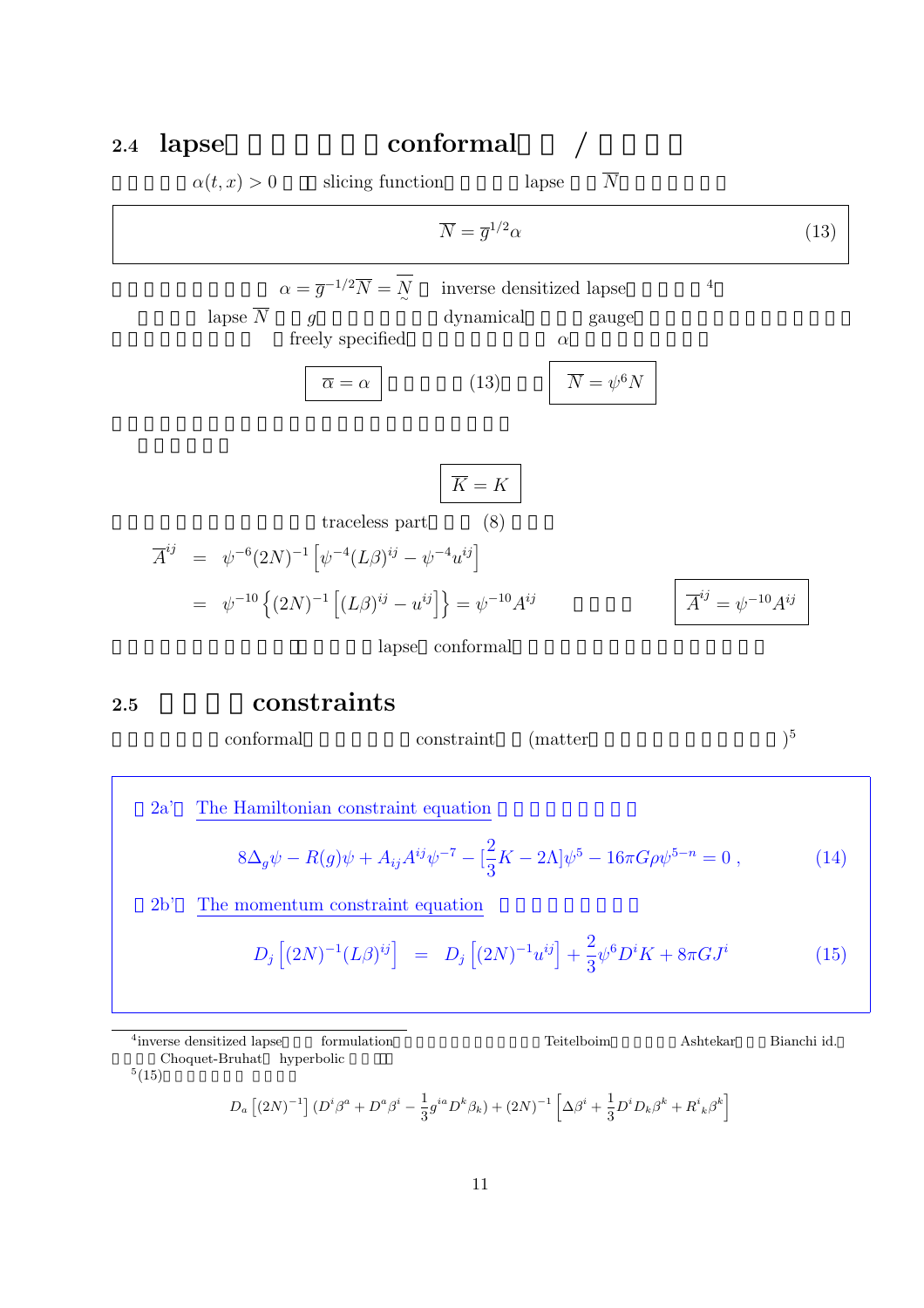**Thin-Sandwich approach (York, 1999)**

\nconstraint

\n(1.1), (1.2)

\n
$$
(\overline{g}_{ij}, \overline{K}_{ij}, \overline{N}, \overline{\beta}^i, \overline{p}, \overline{J}^i)
$$

\n1. 
$$
g_{ij}, u_{ij} (= \dot{g}_{ij}), N, K
$$

\n
$$
\rho, J^i
$$

\n2. conformal

\nconstraints

\n
$$
(\psi, \beta^i)
$$

\n
$$
8\Delta_g \psi - R(g)\psi + A_{ij}A^{ij}\psi^{-7} - \left[\frac{2}{3}K - 2\Lambda\right]\psi^5 - 16\pi G\rho\psi^{5-n} = 0,
$$

\n(14)

\n
$$
D_j \left[ (2N)^{-1} (L\beta)^{ij} \right] = D_j \left[ (2N)^{-1} u^{ij} \right] + \frac{2}{3} \psi^6 D^i K + 8\pi G J^i
$$

\nwhere

\n
$$
A^{ij} = (2N)^{-1} \left[ (L\beta)^{ij} - u^{ij} \right]
$$

\n3. conformal

\n
$$
\overline{N} = \psi^6 N,
$$

\n
$$
\overline{g}_i = \beta^i,
$$

\n
$$
\overline{g}_{ij} = \psi^4 g_{ij},
$$

\n
$$
\overline{K}_{ij} = \psi^{-2} A_{ij} + \frac{1}{3} \psi^4 g_{ij} K,
$$

\n(20)

\n
$$
\overline{T} = \psi^{-10} J^i
$$

\n
$$
(\overline{\gamma}_{ij}, \overline{K}_{ij}, \overline{N}, \overline{\beta}^i, \overline{p}, \overline{J}^i)
$$

\n(22)

- $\bullet$  momentum constraint  $\qquad \qquad \text{numerical}$ (York, in preparation.)
- $K = \text{const.}$  decouple momentum constraint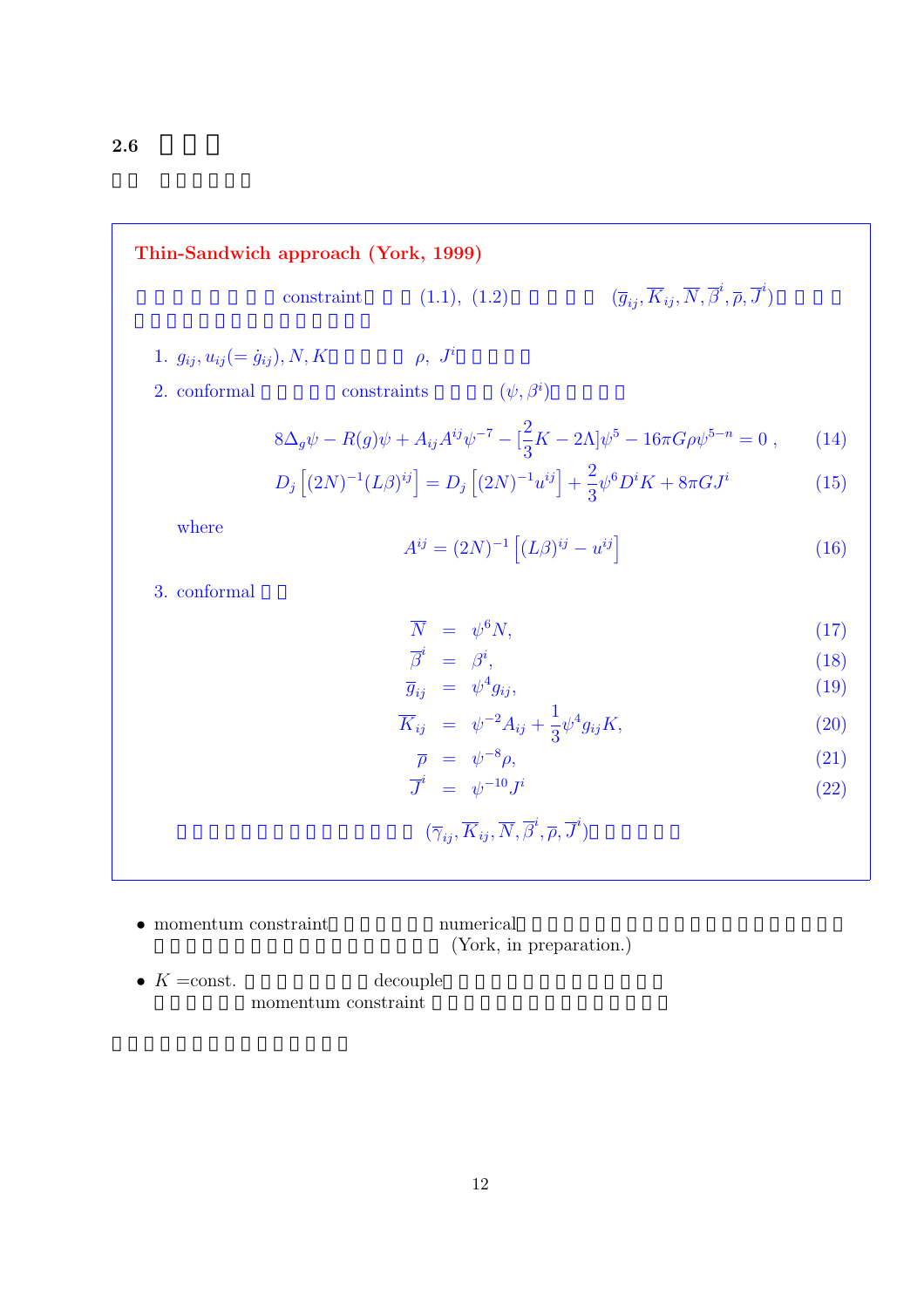**2.7 2.7** 

metric (U)

$$
\overline{g}_{ij} \quad \text{and} \quad \overline{g}'_{ij} = \overline{g}_{ij} + \dot{\overline{g}}_{ij}\delta t \tag{23}
$$

conformal metric ( )

$$
g_{ij} \qquad \text{and} \qquad g'_{ij} = g_{ij} + u_{ij} \delta t \tag{24}
$$

$$
t = 0 \qquad \overline{g}_{ij} = \psi^4 g_{ij} \qquad (7)
$$

$$
\partial_t \left( \psi^4 g_{ij} \right) = \dot{\overline{g}}_{ij} = -2 \overline{N} \left( \overline{A}_{ij} + \frac{1}{3} \overline{g}_{ij} \overline{K} \right) + \left( \overline{D}_i \overline{\beta}_j + \overline{D}_j \overline{\beta}_i \right) .
$$

$$
\dot{\overline{g}}_{ij} = \psi^4 \left[ u_{ij} + g_{ij} \partial_t (4 \log \psi) \right] = \overline{u}_{ij} + \overline{g}_{ij} \partial_t (4 \log \psi) , \qquad (25)
$$

where

$$
\partial_t (4 \log \psi) = \frac{2}{3} \left( D_k \beta^k + 6 \beta^k \partial_k \log \psi - NK \psi^6 \right)
$$
  
= 
$$
\partial_t (\overline{g}/g)^{1/3} = \frac{2}{3} \left( \overline{D}_k \beta^k - \overline{N} K \right) .
$$
 (26)

$$
\dot{\overline{g}}_{ij} = \overline{u}_{ij} + \frac{2}{3}\overline{g}_{ij} \left( \overline{D}_k \beta^k - \overline{N}K \right)
$$
 (27)

 $6\phantom{a}$ 

- We see that  $\dot{\psi}$  and  $\dot{\bar{g}}_{ij}$  are fully determined by the constraints and, from (26).
- the rather obvious conformal invariance of  $\beta^k$  (=  $\overline{\beta}^k$ ) and the primitive conformal invariance of  $K = \overline{K}$  are fully consistent.

| 6 | conformal | (25)(26)<br>York                                                                                                                                                    |      |
|---|-----------|---------------------------------------------------------------------------------------------------------------------------------------------------------------------|------|
|   |           | $u_{ij} = \dot{g}_{ij}$                                                                                                                                             |      |
|   |           | (5)                                                                                                                                                                 |      |
|   |           | $\dot{\overline{g}}_{ij} = \psi^4 \left[ \dot{g}_{ij} + g_{ij} \partial_t (4 \log \psi) \right] = \overline{u}_{ij} + \overline{g}_{ij} \partial_t (4 \log \psi)$ , | (28) |

where

$$
\partial_t (4 \log \psi) = \frac{2}{3} \left( \overline{D}_k \overline{\beta}^k - \overline{NK} \right) - \frac{2}{3} \left( D_k \beta^k - NK \right) \tag{29}
$$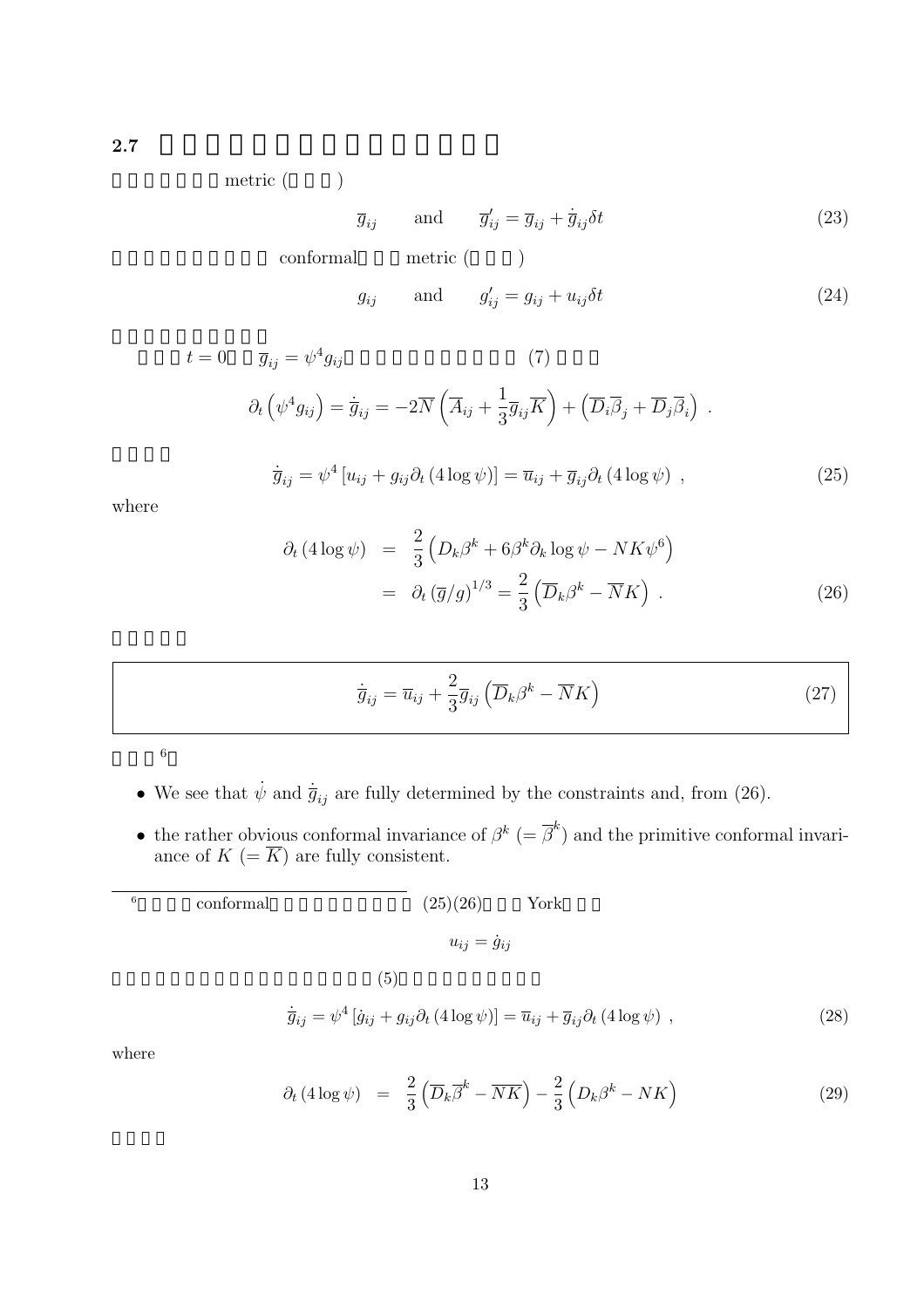## **3.1 TS**

|--|

|  | $g_{ij}, K, A_{ij}^{TT}$ | 6, 1, 2 |
|--|--------------------------|---------|
|--|--------------------------|---------|

• TS  $g_{ij}$ ,  $K, u_{ij}$ ,  $N$  6, 1, 5, 1

2. gauge (lapse, shift)

- lapse, shift  $3$
- TS  $\blacksquare$  lapse conformal shift

#### 3. momentum constraint

- Hamiltonian constraint  $\Box$ conformal factor  $\psi$  momentum constraint  $A_{ij}$  longitudinal part (achieved)
- TS . Hamiltonian constraint , conformal factor  $\psi$  momentum constraint shift  $\beta^i$  ( 3)

#### $4.$

|                | 9 momentum constraint  |  |  |  |  |
|----------------|------------------------|--|--|--|--|
| ext. curvature | lapse, shift           |  |  |  |  |
| $\bullet$ TS   | 13 momentum constraint |  |  |  |  |

 $+$  ext. curvature $+$ lapse $+$ shift

#### 5. York

|              | Hamiltonian |
|--------------|-------------|
| $\bullet$ TS | Lagragian   |

6. TS